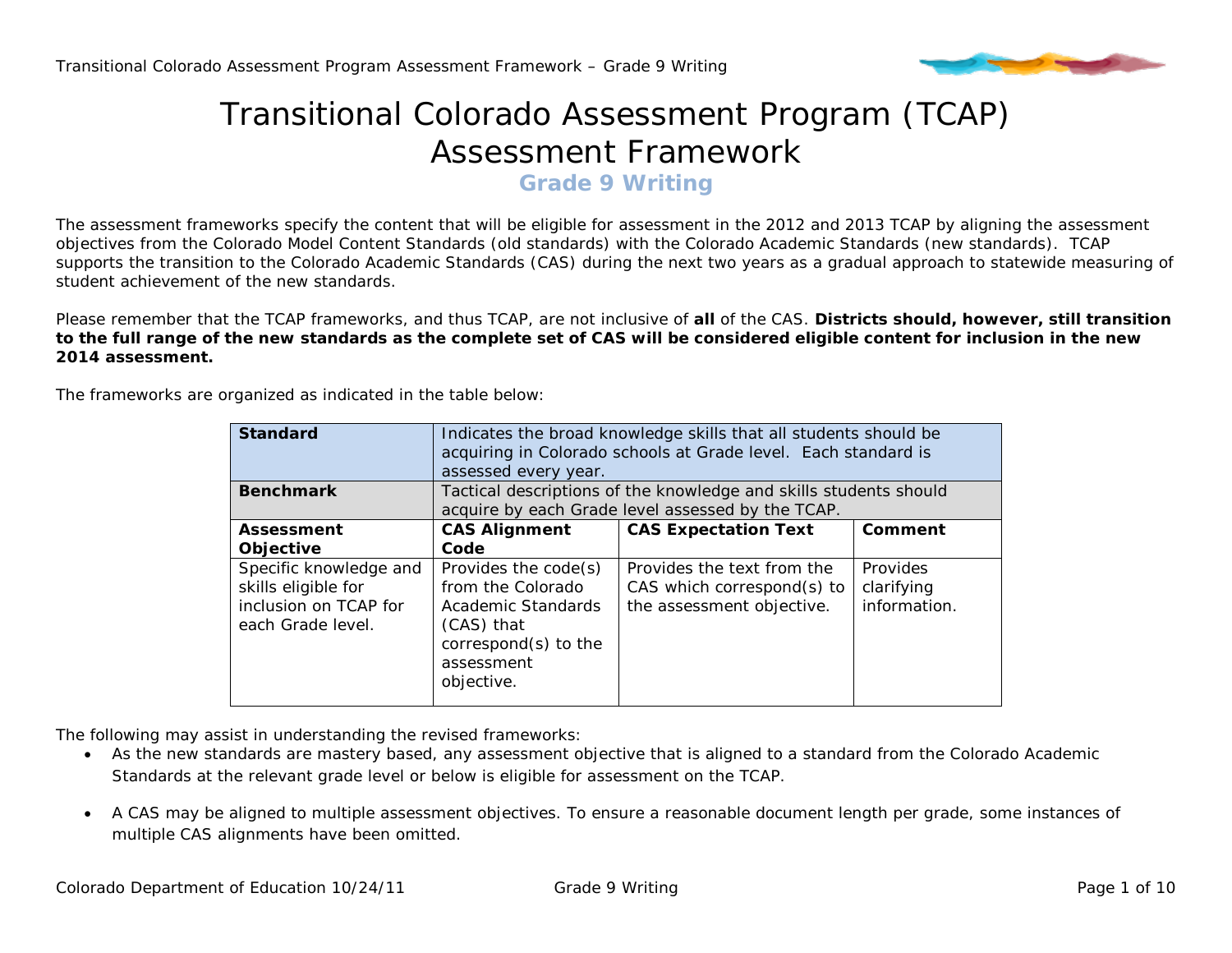

- Unlike other content areas, there are no assessment objectives, or parts of assessment objectives, without CAS alignment that will continue to be assessed. Therefore, a table comprised of continued content is not included in this framework.
- Assessment objectives and parts of assessment objectives that will no longer be assessed have been struck through and are included in the revised frameworks for purposes of comparison to the prior frameworks only.
- An assessment objective may be aligned to a CAS that includes additional skills which exceed the assessment objective's expectations. In these instances, the TCAP will not assess the additional skills from the CAS; however, districts should still transition to the full range of the new standards as the complete set of CAS will be considered eligible content for inclusion in the new 2014 assessment.
- A key to the CAS Alignment Code can be by following this link: [http://www.cde.state.co.us/cdeassess/UAS/AdoptedAcademicStandards/CAS\\_Reference\\_system.pdf](http://www.cde.state.co.us/cdeassess/UAS/AdoptedAcademicStandards/CAS_Reference_system.pdf)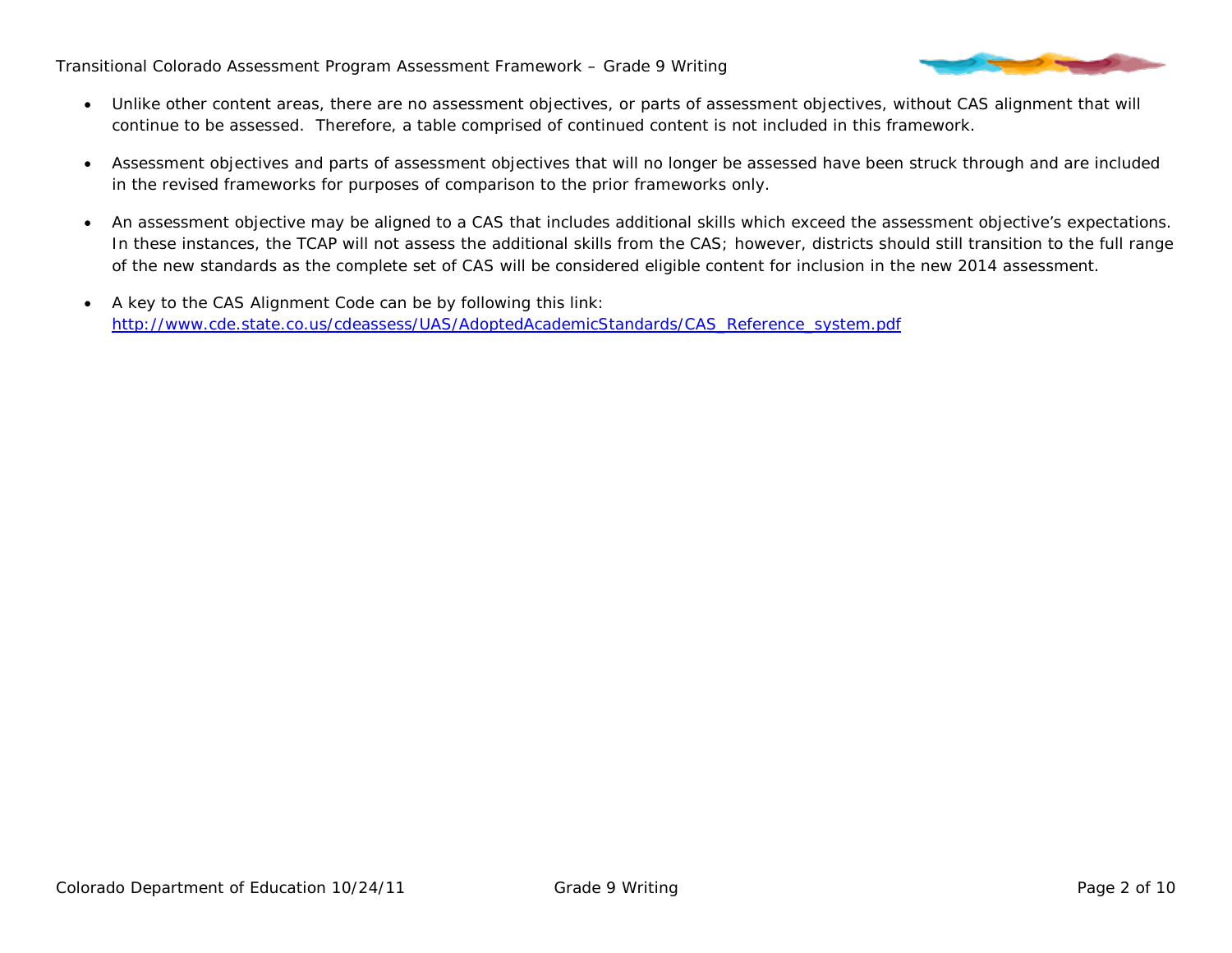

| <b>Standard 2</b>                                                                                                                                                                                                                                         |                                                                                                                                                                                                                                                                                                                                                                                                                                                                                                                                                                                                                                                                                                                                                                             | Students write and speak for a variety of purposes and audiences.                                                                                                                                                                                                                                                                                                                                                                                                                                                                                                                                                                                                                                                                                                                                              |                |
|-----------------------------------------------------------------------------------------------------------------------------------------------------------------------------------------------------------------------------------------------------------|-----------------------------------------------------------------------------------------------------------------------------------------------------------------------------------------------------------------------------------------------------------------------------------------------------------------------------------------------------------------------------------------------------------------------------------------------------------------------------------------------------------------------------------------------------------------------------------------------------------------------------------------------------------------------------------------------------------------------------------------------------------------------------|----------------------------------------------------------------------------------------------------------------------------------------------------------------------------------------------------------------------------------------------------------------------------------------------------------------------------------------------------------------------------------------------------------------------------------------------------------------------------------------------------------------------------------------------------------------------------------------------------------------------------------------------------------------------------------------------------------------------------------------------------------------------------------------------------------------|----------------|
| <b>Benchmarks</b>                                                                                                                                                                                                                                         | Using fictional, dramatic, and poetic techniques in writing;<br>Conveying technical information in a written form appropriate to the audience;<br>Supporting an opinion using various forms of persuasion (factual or emotional) in speaking and writing;<br>Incorporating material from a wider range of sources (for example, newspapers, magazines, interviews,<br>technical publications, books) in their writing and speaking;<br>Selecting a focused topic and drafting, revising, editing, and proofreading a legible final copy;<br>Writing in various specialized fields such as career and academic interest areas (for example, scientific,<br>technical, business communications); and<br>Experimenting with stylistic elements such as voice, tone, and style. |                                                                                                                                                                                                                                                                                                                                                                                                                                                                                                                                                                                                                                                                                                                                                                                                                |                |
| <b>Assessment Objective</b>                                                                                                                                                                                                                               | <b>CAS Alignment Code</b>                                                                                                                                                                                                                                                                                                                                                                                                                                                                                                                                                                                                                                                                                                                                                   | <b>CAS Expectation Text</b>                                                                                                                                                                                                                                                                                                                                                                                                                                                                                                                                                                                                                                                                                                                                                                                    | <b>Comment</b> |
| Write in a variety of<br>a.<br>genres such as<br>editorials, personal<br>narratives, essays,<br>stories, and letters for<br>specific purposes (for<br>example, to analyze,<br>to evaluate, to<br>entertain, to<br>persuade, to inform,<br>or to explain). | RWC10-GR.9-S.3-GLE.1-<br>EO.a<br>RWC10-GR.9-S.3-GLE.1-<br>EO.b<br>RWC10-GR.9-S.3-GLE.2-<br>EO.a<br>RWC10-GR.9-S.3-GLE.2-<br>EO.a.iv<br>RWC10-GR.9-S.3-GLE.2-<br>EO.a.v<br>RWC10-GR.9-S.3-GLE.2-<br>EO.a.vii                                                                                                                                                                                                                                                                                                                                                                                                                                                                                                                                                                 | Write narratives to develop real or imagined experiences or<br>events using effective technique, well-chosen details, and<br>well-structured event sequences. (CCSS: W.9-10.3)<br>Write literary and narrative texts using a range of poetic<br>techniques, figurative language, and graphic elements to<br>engage or entertain the intended audience.<br>Write arguments to support claims in an analysis of<br>substantive topics or texts, using valid reasoning and<br>relevant and sufficient evidence. (CCSS: W.9-10.1)<br>Use appropriate rhetorical appeals and genre to engage and<br>guide the intended audience<br>Anticipate and address readers' biases and expectations<br>Explain and imitate emotional, logical, and ethical appeals<br>used by writers who are trying to persuade an audience |                |
|                                                                                                                                                                                                                                                           | RWC10-GR.9-S.3-GLE.2-<br>EO.a.viii                                                                                                                                                                                                                                                                                                                                                                                                                                                                                                                                                                                                                                                                                                                                          | Establish and maintain a formal style and objective tone<br>while attending to the norms and conventions of the<br>discipline in which they are writing. (CCSS: W.9-10.1d)                                                                                                                                                                                                                                                                                                                                                                                                                                                                                                                                                                                                                                     |                |
| b. 1. Organize writing<br>using a variety of text<br>structures (for<br>example,<br>compare/contrast or<br>problem/solution).                                                                                                                             | RWC10-GR.9-S.3-GLE.1-<br>EO.a.ii                                                                                                                                                                                                                                                                                                                                                                                                                                                                                                                                                                                                                                                                                                                                            | Use a variety of techniques to sequence events so that they<br>build on one another to create a coherent whole. (CCSS:<br>$W.9-10.3c)$                                                                                                                                                                                                                                                                                                                                                                                                                                                                                                                                                                                                                                                                         |                |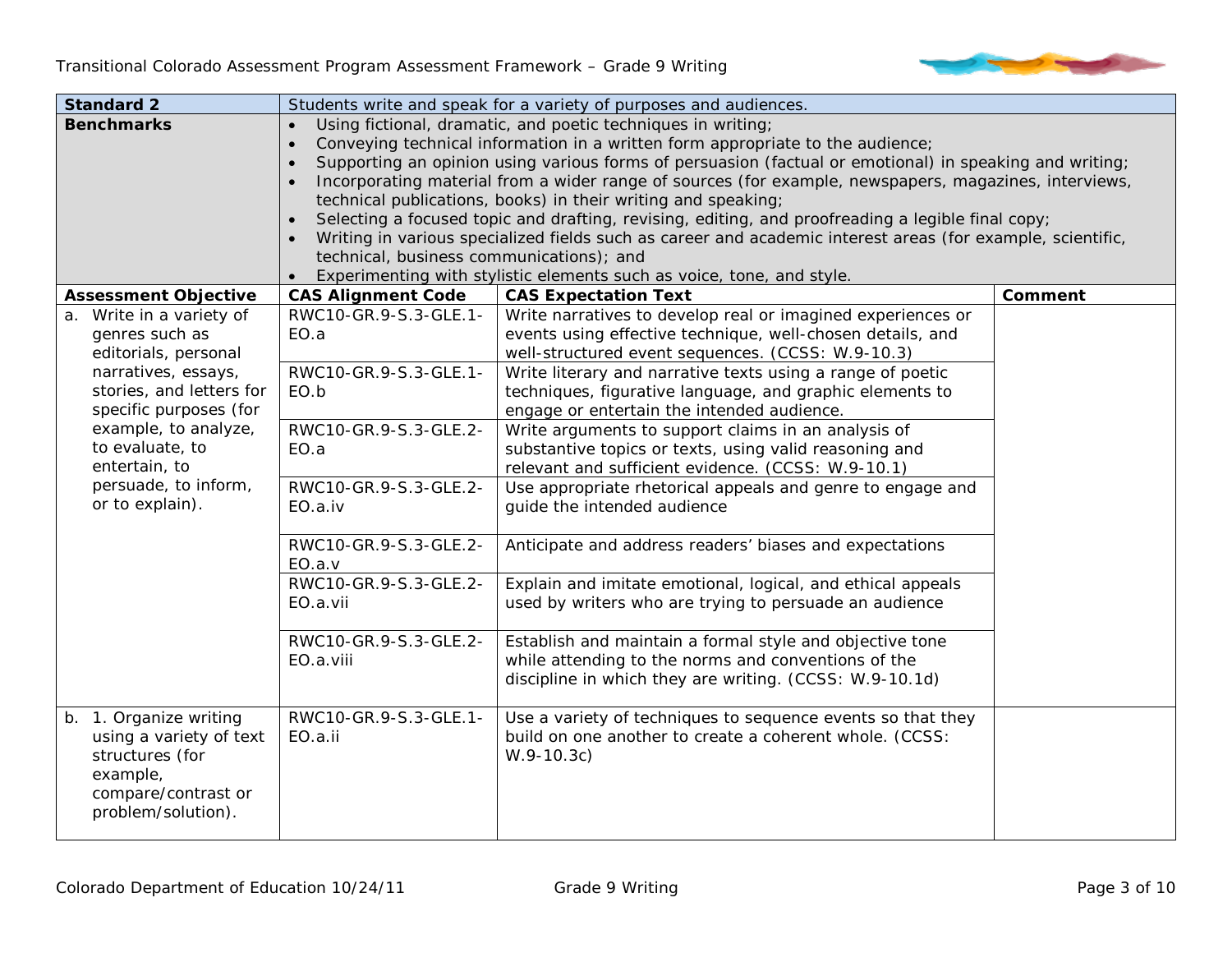

| <b>Standard 2</b>                                                                                                               |                                                                                                                                                                                                                                                                                                                                                                                                                                                                                                                                                                                                                                                                                                                                                                             | Students write and speak for a variety of purposes and audiences.                                                                                                                                                                                                                                                                                                                                                                                                                                                                                                                                                                                           |  |
|---------------------------------------------------------------------------------------------------------------------------------|-----------------------------------------------------------------------------------------------------------------------------------------------------------------------------------------------------------------------------------------------------------------------------------------------------------------------------------------------------------------------------------------------------------------------------------------------------------------------------------------------------------------------------------------------------------------------------------------------------------------------------------------------------------------------------------------------------------------------------------------------------------------------------|-------------------------------------------------------------------------------------------------------------------------------------------------------------------------------------------------------------------------------------------------------------------------------------------------------------------------------------------------------------------------------------------------------------------------------------------------------------------------------------------------------------------------------------------------------------------------------------------------------------------------------------------------------------|--|
| <b>Benchmarks</b>                                                                                                               | Using fictional, dramatic, and poetic techniques in writing;<br>Conveying technical information in a written form appropriate to the audience;<br>Supporting an opinion using various forms of persuasion (factual or emotional) in speaking and writing;<br>Incorporating material from a wider range of sources (for example, newspapers, magazines, interviews,<br>technical publications, books) in their writing and speaking;<br>Selecting a focused topic and drafting, revising, editing, and proofreading a legible final copy;<br>Writing in various specialized fields such as career and academic interest areas (for example, scientific,<br>technical, business communications); and<br>Experimenting with stylistic elements such as voice, tone, and style. |                                                                                                                                                                                                                                                                                                                                                                                                                                                                                                                                                                                                                                                             |  |
| b. 2. Organize writing so<br>that it has an<br>engaging introduction,<br>development of ideas,<br>and purposeful<br>conclusion. | RWC10-GR.8-S.3-GLE.1-<br>EO.a.x<br>RWC10-GR.9-S.3-GLE.1-<br>EO.a.i<br>RWC10-GR.9-S.3-GLE.3-<br>EO.b                                                                                                                                                                                                                                                                                                                                                                                                                                                                                                                                                                                                                                                                         | Provide a conclusion that follows from and reflects on the<br>narrated experiences or events. (CCSS: W.8.3e)<br>Engage and orient the reader by setting out a problem,<br>situation, or observation, establishing one or multiple<br>point(s) of view, and introducing a narrator and/or<br>characters; create a smooth progression of experiences or<br>events. (CCSS: W.9-10.3a)<br>Produce clear and coherent writing in which the<br>development, organization, and style are appropriate to<br>task, purpose, and audience. (CCSS: W.9-10.4)                                                                                                           |  |
| c. Use vivid and precise<br>language and imagery<br>as appropriate to<br>audience and purpose.                                  | RWC10-GR.9-S.3-GLE.1-<br>EO.c                                                                                                                                                                                                                                                                                                                                                                                                                                                                                                                                                                                                                                                                                                                                               | Refine the expression of voice and tone in a text by selecting<br>and using appropriate vocabulary, sentence structure, and<br>sentence organization.                                                                                                                                                                                                                                                                                                                                                                                                                                                                                                       |  |
| d. Plan, draft, revise, and<br>edit for a legible final<br>copy                                                                 | RWC10-GR.9-S.3-GLE.2-<br>$EO.a (i-ix)$                                                                                                                                                                                                                                                                                                                                                                                                                                                                                                                                                                                                                                                                                                                                      | Write arguments to support claims in an analysis of<br>substantive topics or texts, using valid reasoning and<br>relevant and sufficient evidence.<br>Introduce precise claim(s), distinguish the claim(s)<br>i.<br>from alternate or opposing claims, and create an<br>organization that establishes clear relationships<br>among claim(s), counterclaims, reasons, and<br>evidence. (CCSS: W.9-10.1a)<br>Develop claim(s) and counterclaims fairly, supplying<br>ii.<br>evidence for each while pointing out the strengths<br>and limitations of both in a manner that anticipates<br>the audience's knowledge level and concerns. (CCSS:<br>$W.9-10.1b)$ |  |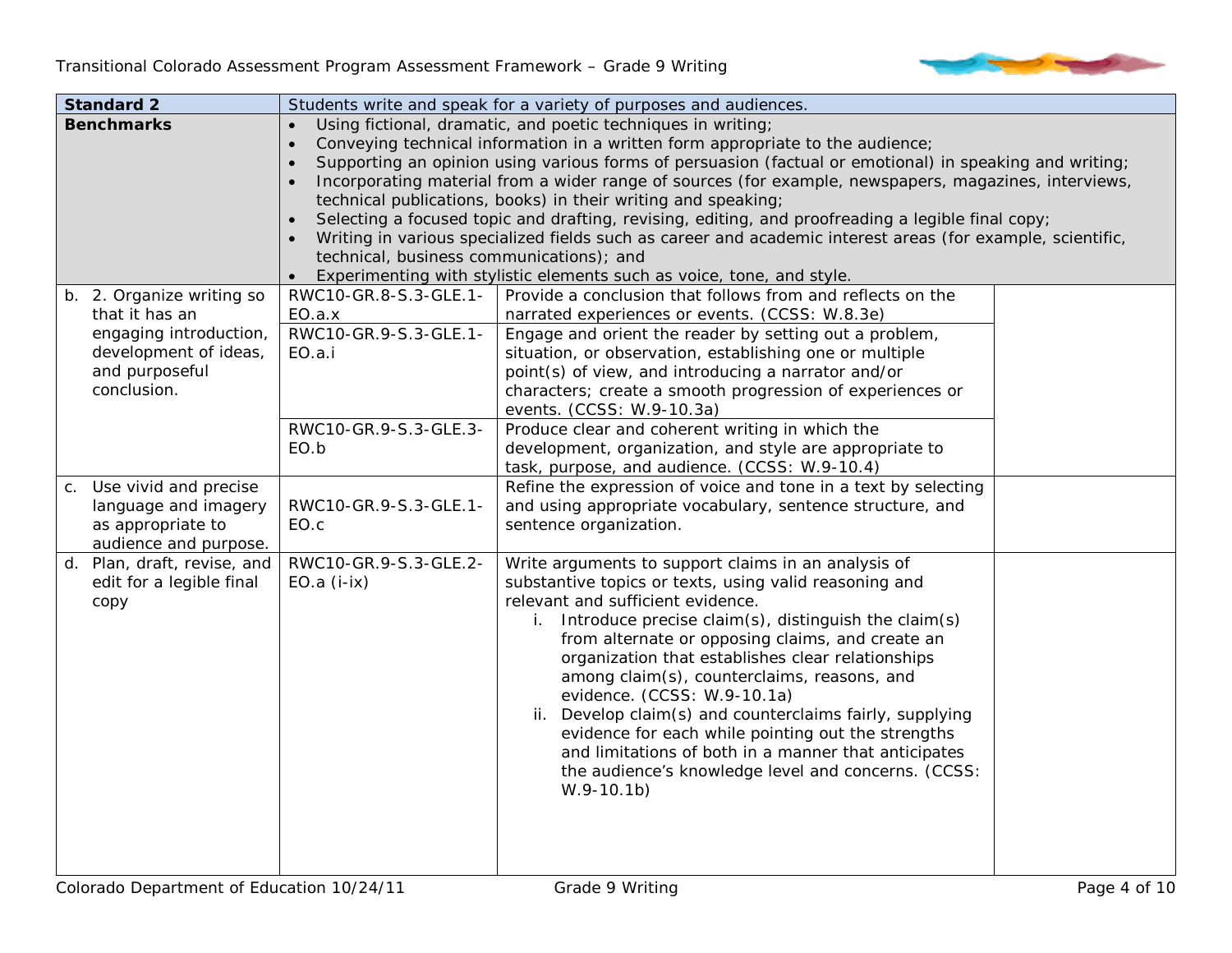

| <b>Standard 2</b>                                                            |                                                                                                                                                                                                                                                                                                                                                                                                                                                                                                                                                                                                                                                                                                                                                                                          | Students write and speak for a variety of purposes and audiences.                                                                                                                                                                                                                                                                                                                                                                                                                                                                                                                                                                                                                                                                                                                                                                                                                                                                                                  |  |
|------------------------------------------------------------------------------|------------------------------------------------------------------------------------------------------------------------------------------------------------------------------------------------------------------------------------------------------------------------------------------------------------------------------------------------------------------------------------------------------------------------------------------------------------------------------------------------------------------------------------------------------------------------------------------------------------------------------------------------------------------------------------------------------------------------------------------------------------------------------------------|--------------------------------------------------------------------------------------------------------------------------------------------------------------------------------------------------------------------------------------------------------------------------------------------------------------------------------------------------------------------------------------------------------------------------------------------------------------------------------------------------------------------------------------------------------------------------------------------------------------------------------------------------------------------------------------------------------------------------------------------------------------------------------------------------------------------------------------------------------------------------------------------------------------------------------------------------------------------|--|
| <b>Benchmarks</b>                                                            | Using fictional, dramatic, and poetic techniques in writing;<br>Conveying technical information in a written form appropriate to the audience;<br>$\bullet$<br>Supporting an opinion using various forms of persuasion (factual or emotional) in speaking and writing;<br>Incorporating material from a wider range of sources (for example, newspapers, magazines, interviews,<br>technical publications, books) in their writing and speaking;<br>Selecting a focused topic and drafting, revising, editing, and proofreading a legible final copy;<br>Writing in various specialized fields such as career and academic interest areas (for example, scientific,<br>technical, business communications); and<br>Experimenting with stylistic elements such as voice, tone, and style. |                                                                                                                                                                                                                                                                                                                                                                                                                                                                                                                                                                                                                                                                                                                                                                                                                                                                                                                                                                    |  |
| Continued<br>d. Plan, draft, revise, and<br>edit for a legible final<br>copy | Continued<br>RWC10-GR.9-S.3-GLE.2-<br>$EO.a (i-ix)$                                                                                                                                                                                                                                                                                                                                                                                                                                                                                                                                                                                                                                                                                                                                      | iii. Use words, phrases, and clauses to link the major<br>sections of the text, create cohesion, and clarify the<br>relationships between claim(s) and reasons, between<br>reasons and evidence, and between claim(s) and<br>counterclaims. (CCSS: W.9-10.1c)<br>iv. Use appropriate rhetorical appeals and genre to<br>engage and guide the intended audience<br>v. Anticipate and address readers' biases and<br>expectations<br>vi. Revise ideas and structure to improve depth of<br>information and logic of organization<br>vii. Explain and imitate emotional, logical, and ethical<br>appeals used by writers who are trying to persuade<br>an audience<br>viii. Establish and maintain a formal style and objective<br>tone while attending to the norms and conventions of<br>the discipline in which they are writing. (CCSS: W.9-<br>10.1d)<br>ix. Provide a concluding statement or section that<br>follows from and supports the argument presented. |  |
|                                                                              | RWC10-GR.9-S.3-GLE.3-<br>EO.c                                                                                                                                                                                                                                                                                                                                                                                                                                                                                                                                                                                                                                                                                                                                                            | (CCSS: W.9-10.1e)<br>Develop and strengthen writing as needed by planning,<br>revising, editing, rewriting, or trying a new approach,<br>focusing on addressing what is most significant for a specific<br>purpose and audience. (CCSS: W.9-10.5)                                                                                                                                                                                                                                                                                                                                                                                                                                                                                                                                                                                                                                                                                                                  |  |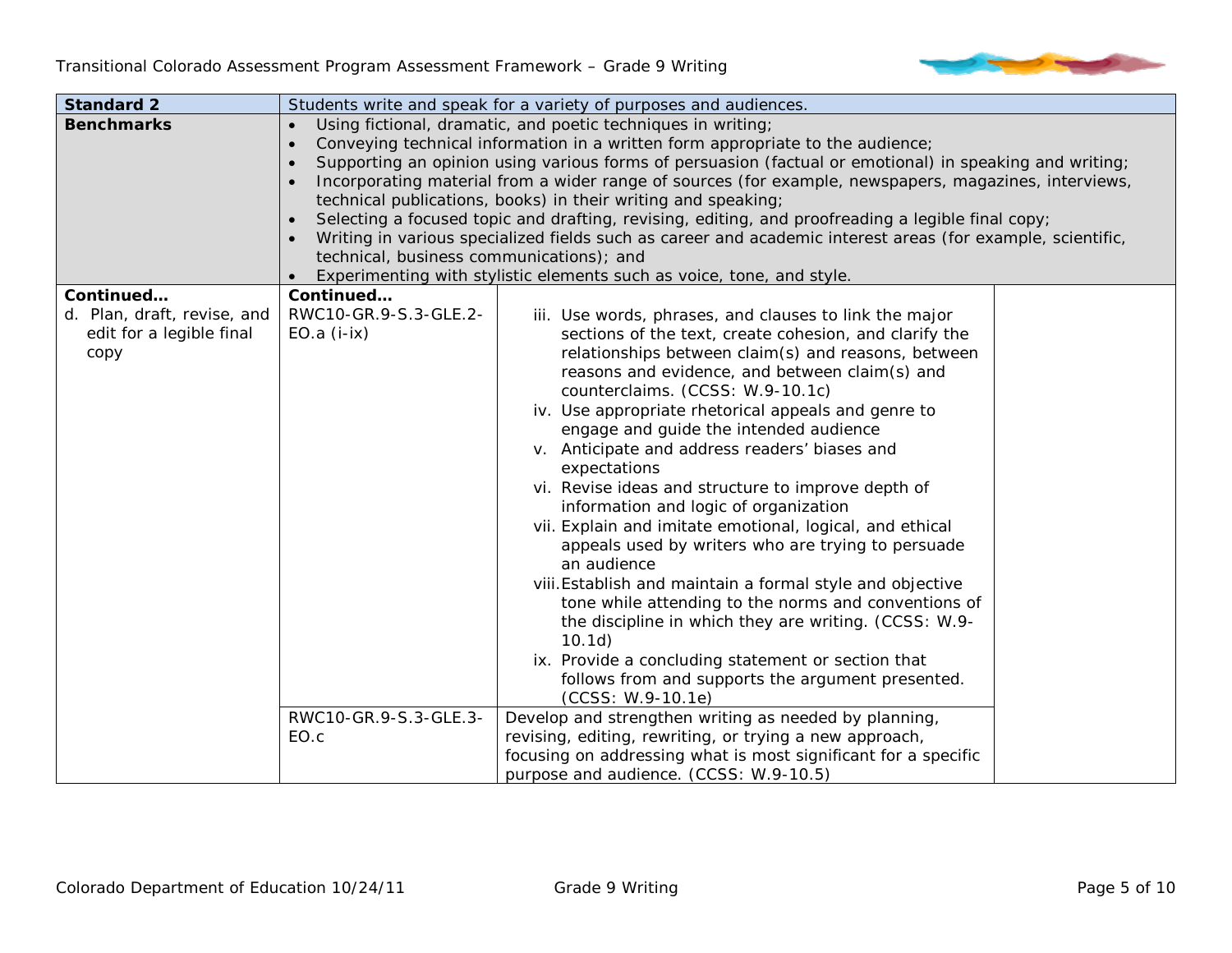

| <b>Standard 2</b> |                         |                                                                                | Students write and speak for a variety of purposes and audiences.                                          |                                 |
|-------------------|-------------------------|--------------------------------------------------------------------------------|------------------------------------------------------------------------------------------------------------|---------------------------------|
|                   | <b>Benchmarks</b>       |                                                                                | Using fictional, dramatic, and poetic techniques in writing;                                               |                                 |
|                   |                         | Conveying technical information in a written form appropriate to the audience; |                                                                                                            |                                 |
|                   |                         |                                                                                | Supporting an opinion using various forms of persuasion (factual or emotional) in speaking and writing;    |                                 |
|                   |                         |                                                                                | Incorporating material from a wider range of sources (for example, newspapers, magazines, interviews,      |                                 |
|                   |                         |                                                                                | technical publications, books) in their writing and speaking;                                              |                                 |
|                   |                         | $\bullet$                                                                      | Selecting a focused topic and drafting, revising, editing, and proofreading a legible final copy;          |                                 |
|                   |                         |                                                                                | Writing in various specialized fields such as career and academic interest areas (for example, scientific, |                                 |
|                   |                         | technical, business communications); and                                       |                                                                                                            |                                 |
|                   |                         |                                                                                | Experimenting with stylistic elements such as voice, tone, and style.                                      |                                 |
|                   | e. Write in format (for |                                                                                |                                                                                                            | Not explicitly in the           |
|                   | example: letters, lab   |                                                                                |                                                                                                            | CAS at 9 <sup>th</sup> grade or |
|                   | reports, business       |                                                                                |                                                                                                            | below.                          |
|                   | communications,         |                                                                                |                                                                                                            |                                 |
|                   | summaries and           |                                                                                |                                                                                                            |                                 |
|                   | essays) and voice       |                                                                                |                                                                                                            |                                 |
|                   | appropriate to          |                                                                                |                                                                                                            |                                 |
|                   | purpose and audience.   |                                                                                |                                                                                                            |                                 |
|                   | f. Vary sentence        | RWC10-GR.9-S.3-GLE.1-                                                          | Refine the expression of voice and tone in a text by selecting                                             |                                 |
|                   | structure and length    | EO.c                                                                           | and using appropriate vocabulary, sentence structure, and                                                  |                                 |
|                   | to enhance meaning,     |                                                                                | sentence organization.                                                                                     |                                 |
|                   | clarity, and fluency.   | RWC10-GR.9-S.3-GLE.3-                                                          | Produce clear and coherent writing in which the                                                            |                                 |
|                   |                         | EO.b                                                                           | development, organization, and style are appropriate to                                                    |                                 |
|                   |                         |                                                                                | task, purpose, and audience. (CCSS: W.9-10.4)                                                              |                                 |
|                   |                         | RWC10-GR.9-S.3-GLE.3-                                                          | Develop and strengthen writing as needed by planning,                                                      |                                 |
|                   |                         | EO.c                                                                           | revising, editing, rewriting, or trying a new approach,                                                    |                                 |
|                   |                         |                                                                                | focusing on addressing what is most significant for a specific                                             |                                 |
|                   |                         |                                                                                | purpose and audience. (CCSS: W.9-10.5)                                                                     |                                 |
| g.                | Develop main ideas      | RWC10-GR.9-S.3-GLE.2-                                                          | Use words, phrases, and clauses to link the major sections                                                 |                                 |
|                   | and content with        | EO.a.iii                                                                       | of the text, create cohesion, and clarify the relationships                                                |                                 |
|                   | relevant support and    |                                                                                | between claim(s) and reasons, between reasons and                                                          |                                 |
|                   | explanation in          |                                                                                | evidence, and between claim(s) and counterclaims. (CCSS:                                                   |                                 |
|                   | response to a prompt.   |                                                                                | $W.9-10.1c)$                                                                                               |                                 |
|                   |                         | RWC10-GR.9-S.3-GLE.2-                                                          | Write arguments to support claims in an analysis of                                                        |                                 |
|                   |                         | $EO.a (i-ix)$                                                                  | substantive topics or texts, using valid reasoning and                                                     |                                 |
|                   |                         |                                                                                | relevant and sufficient evidence.                                                                          |                                 |
|                   |                         |                                                                                | i. Introduce precise claim(s), distinguish the claim(s)                                                    |                                 |
|                   |                         |                                                                                | from alternate or opposing claims, and create an                                                           |                                 |
|                   |                         |                                                                                | organization that establishes clear relationships                                                          |                                 |
|                   |                         |                                                                                | among claim(s), counterclaims, reasons, and                                                                |                                 |
|                   |                         |                                                                                | evidence. (CCSS: W.9-10.1a)                                                                                |                                 |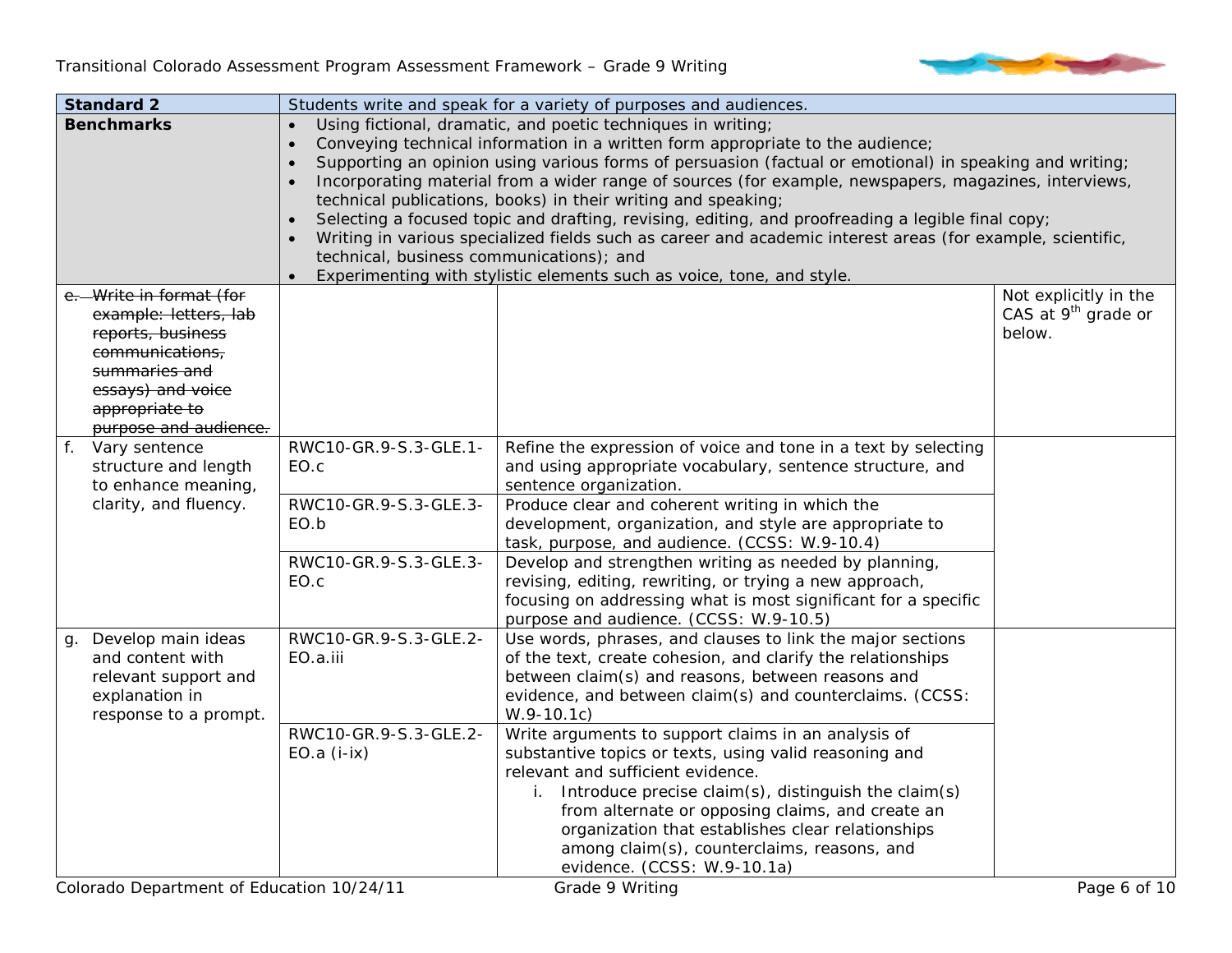

| <b>Standard 2</b>                                                                                                         | Students write and speak for a variety of purposes and audiences.                                                                                                                                                                                                                                                                                                                                                                                                                                                                                                                                                                                                                                                                                                                        |                                                                                                                                                                                                                                                                                                                                                                                                                                                                                                                                                                                                                                                                                                                                                                                                                                                                                                                                                                                                                                                                                                                                                                                                                                          |  |
|---------------------------------------------------------------------------------------------------------------------------|------------------------------------------------------------------------------------------------------------------------------------------------------------------------------------------------------------------------------------------------------------------------------------------------------------------------------------------------------------------------------------------------------------------------------------------------------------------------------------------------------------------------------------------------------------------------------------------------------------------------------------------------------------------------------------------------------------------------------------------------------------------------------------------|------------------------------------------------------------------------------------------------------------------------------------------------------------------------------------------------------------------------------------------------------------------------------------------------------------------------------------------------------------------------------------------------------------------------------------------------------------------------------------------------------------------------------------------------------------------------------------------------------------------------------------------------------------------------------------------------------------------------------------------------------------------------------------------------------------------------------------------------------------------------------------------------------------------------------------------------------------------------------------------------------------------------------------------------------------------------------------------------------------------------------------------------------------------------------------------------------------------------------------------|--|
| <b>Benchmarks</b>                                                                                                         | Using fictional, dramatic, and poetic techniques in writing;<br>Conveying technical information in a written form appropriate to the audience;<br>Supporting an opinion using various forms of persuasion (factual or emotional) in speaking and writing;<br>Incorporating material from a wider range of sources (for example, newspapers, magazines, interviews,<br>technical publications, books) in their writing and speaking;<br>Selecting a focused topic and drafting, revising, editing, and proofreading a legible final copy;<br>$\bullet$<br>Writing in various specialized fields such as career and academic interest areas (for example, scientific,<br>technical, business communications); and<br>Experimenting with stylistic elements such as voice, tone, and style. |                                                                                                                                                                                                                                                                                                                                                                                                                                                                                                                                                                                                                                                                                                                                                                                                                                                                                                                                                                                                                                                                                                                                                                                                                                          |  |
| Continued<br>g. Develop main ideas<br>and content with<br>relevant support and<br>explanation in<br>response to a prompt. | Continued<br>RWC10-GR.9-S.3-GLE.2-<br>$EO.a (i-ix)$                                                                                                                                                                                                                                                                                                                                                                                                                                                                                                                                                                                                                                                                                                                                      | ii. Develop claim(s) and counterclaims fairly, supplying<br>evidence for each while pointing out the strengths<br>and limitations of both in a manner that anticipates<br>the audience's knowledge level and concerns. (CCSS:<br>$W.9-10.1b)$<br>iii. Use words, phrases, and clauses to link the major<br>sections of the text, create cohesion, and clarify the<br>relationships between claim(s) and reasons, between<br>reasons and evidence, and between claim(s) and<br>counterclaims. (CCSS: W.9-10.1c)<br>iv. Use appropriate rhetorical appeals and genre to<br>engage and guide the intended audience<br>v. Anticipate and address readers' biases and<br>expectations<br>vi. Revise ideas and structure to improve depth of<br>information and logic of organization<br>vii. Explain and imitate emotional, logical, and ethical<br>appeals used by writers who are trying to persuade<br>an audience<br>viii. Establish and maintain a formal style and objective<br>tone while attending to the norms and conventions of<br>the discipline in which they are writing. (CCSS: W.9-<br>10.1d)<br>ix. Provide a concluding statement or section that<br>follows from and supports the argument presented.<br>(CCSS: W.9-10.1e) |  |
|                                                                                                                           | RWC10-GR.9-S.3-GLE.3-<br>EO.c                                                                                                                                                                                                                                                                                                                                                                                                                                                                                                                                                                                                                                                                                                                                                            | Develop and strengthen writing as needed by planning,<br>revising, editing, rewriting, or trying a new approach,<br>focusing on addressing what is most significant for a specific<br>purpose and audience. (CCSS: W.9-10.5)                                                                                                                                                                                                                                                                                                                                                                                                                                                                                                                                                                                                                                                                                                                                                                                                                                                                                                                                                                                                             |  |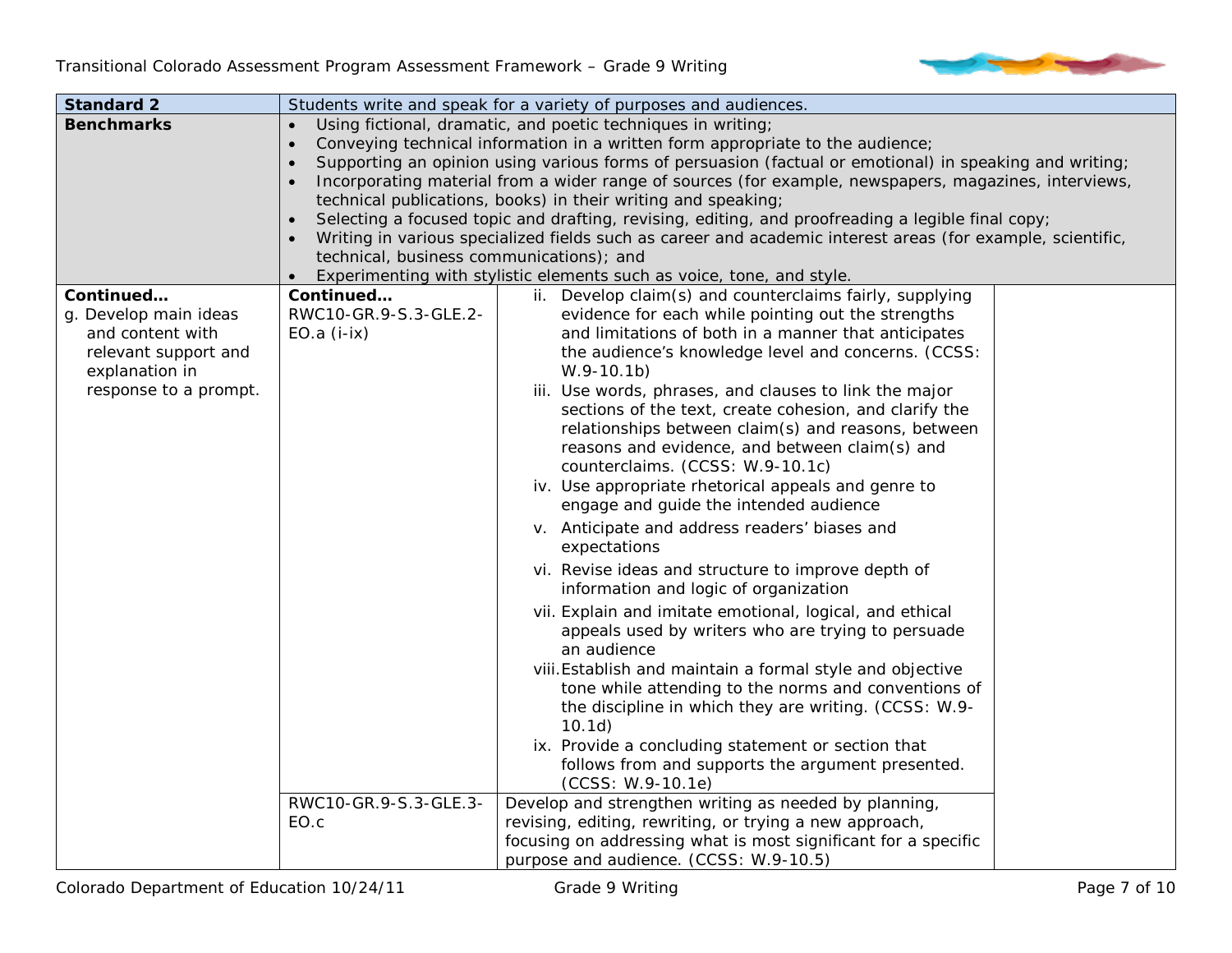

| <b>Standard 3</b>           | Students write and speak using conventional grammar, usage, sentence structure, punctuation, capitalization, |                                                                                                            |         |  |
|-----------------------------|--------------------------------------------------------------------------------------------------------------|------------------------------------------------------------------------------------------------------------|---------|--|
|                             | and spelling.                                                                                                |                                                                                                            |         |  |
| <b>Benchmarks</b>           |                                                                                                              | Using pronoun reference correctly in writing and speaking;                                                 |         |  |
|                             |                                                                                                              | Using phrases and clauses for purposes of modification and parallel structure in writing and speaking;     |         |  |
|                             |                                                                                                              | Using internal capitalization and punctuation of secondary quotations in writing;                          |         |  |
|                             |                                                                                                              | Using manuscript forms specified in various style manuals for writing (for example, indenting for extended |         |  |
|                             |                                                                                                              | quotations, precise placement and form of page numbers, appropriate line spacing); and                     |         |  |
|                             |                                                                                                              | Refining spelling and grammatical skills and becoming a self-evaluator of their writing and speaking.      |         |  |
| <b>Assessment Objective</b> | <b>CAS Alignment Code</b>                                                                                    | <b>CAS Expectation Text</b>                                                                                | Comment |  |
| a. Edit for conventional    | RWC10-GR.9-S.3-GLE.3-                                                                                        | Demonstrate command of the conventions of standard                                                         |         |  |
| grammar.                    | $EO.a (i-iv)$                                                                                                | English capitalization, punctuation, and spelling when                                                     |         |  |
|                             |                                                                                                              | writing. (CCSS: L.9-10.2)                                                                                  |         |  |
|                             |                                                                                                              | Identify comma splices and fused sentences in<br>i.                                                        |         |  |
|                             |                                                                                                              | writing and revise to eliminate them                                                                       |         |  |
|                             |                                                                                                              | Distinguish between phrases and clauses and use<br>ii.                                                     |         |  |
|                             |                                                                                                              | this knowledge to write varied, strong, correct,                                                           |         |  |
|                             |                                                                                                              | complete sentences                                                                                         |         |  |
|                             |                                                                                                              | Use a colon to introduce a list or quotation.<br>iii.                                                      |         |  |
|                             |                                                                                                              | (CCSS: L.9-10.2b)                                                                                          |         |  |
|                             |                                                                                                              | Spell correctly. (CCSS: L.9-10.2c)<br>iv.                                                                  |         |  |
|                             | RWC10-GR.9-S.3-GLE.3-                                                                                        | Develop and strengthen writing as needed by planning,                                                      |         |  |
|                             | EO.c                                                                                                         | revising, editing, rewriting, or trying a new approach,                                                    |         |  |
|                             |                                                                                                              | focusing on addressing what is most significant for a specific                                             |         |  |
|                             |                                                                                                              | purpose and audience. (CCSS: W.9-10.5)                                                                     |         |  |
| b. Use standard English     | RWC10-GR.7-S.3-GLE.3-                                                                                        | Use pronoun-antecedent agreement including indefinite                                                      |         |  |
| in writing including        | EO.e.iv                                                                                                      | pronouns.                                                                                                  |         |  |
| pronoun/antecedent          | RWC10-GR.8-S.3-GLE.3-                                                                                        | Use subject-verb agreement with intervening phrases and                                                    |         |  |
| agreement,                  | EO.a.vii                                                                                                     | clauses.                                                                                                   |         |  |
| subject/verb                |                                                                                                              |                                                                                                            |         |  |
| agreement,                  |                                                                                                              |                                                                                                            |         |  |
| regular/irregular           |                                                                                                              |                                                                                                            |         |  |
| verbs, and modifiers.       |                                                                                                              |                                                                                                            |         |  |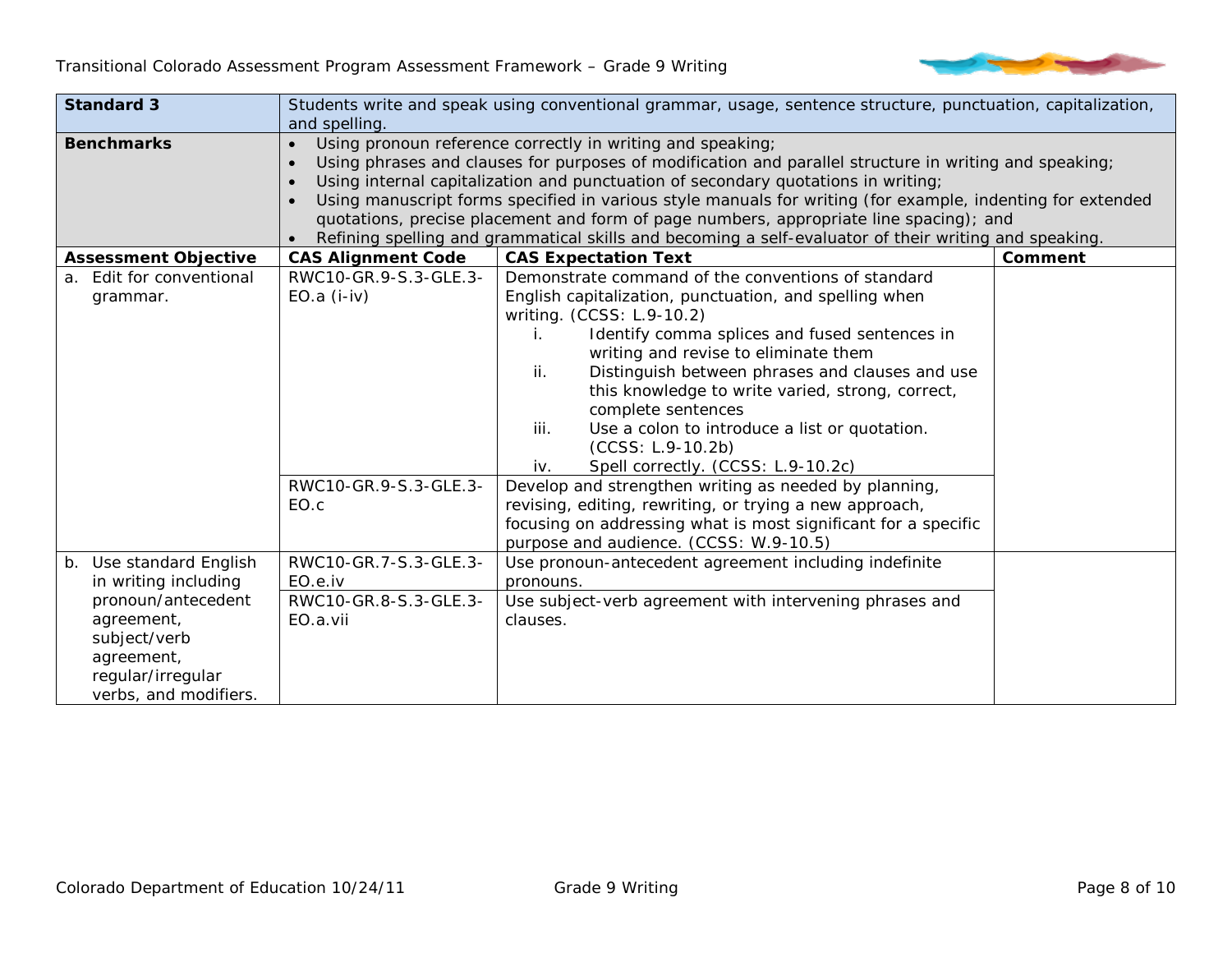

| <b>Standard 3</b>       |                                                            | Students write and speak using conventional grammar, usage, sentence structure, punctuation, capitalization, |  |  |
|-------------------------|------------------------------------------------------------|--------------------------------------------------------------------------------------------------------------|--|--|
|                         | and spelling.                                              |                                                                                                              |  |  |
| <b>Benchmarks</b>       | Using pronoun reference correctly in writing and speaking; |                                                                                                              |  |  |
|                         |                                                            | Using phrases and clauses for purposes of modification and parallel structure in writing and speaking;       |  |  |
|                         |                                                            | Using internal capitalization and punctuation of secondary quotations in writing;                            |  |  |
|                         |                                                            | Using manuscript forms specified in various style manuals for writing (for example, indenting for extended   |  |  |
|                         |                                                            | quotations, precise placement and form of page numbers, appropriate line spacing); and                       |  |  |
|                         |                                                            | Refining spelling and grammatical skills and becoming a self-evaluator of their writing and speaking.        |  |  |
| c. Write in complete    | RWC10-GR.9-S.3-GLE.3-                                      | Demonstrate command of the conventions of standard                                                           |  |  |
| sentences               | $EO.a (i-iv)$                                              | English capitalization, punctuation, and spelling when writing                                               |  |  |
|                         |                                                            | CCSS: L.9-10.2)                                                                                              |  |  |
|                         |                                                            | Identify comma splices and fused sentences in<br>i.                                                          |  |  |
|                         |                                                            | writing and revise to eliminate them                                                                         |  |  |
|                         |                                                            | ii.<br>Distinguish between phrases and clauses and use                                                       |  |  |
|                         |                                                            | this knowledge to write varied, strong, correct,                                                             |  |  |
|                         |                                                            | complete sentences                                                                                           |  |  |
|                         |                                                            | Use a colon to introduce a list or quotation.<br>iii.                                                        |  |  |
|                         |                                                            | (CCSS: L.9-10.2b)                                                                                            |  |  |
|                         |                                                            | Spell correctly. (CCSS: L.9-10.2c)<br>iv.                                                                    |  |  |
| d. Use conventions      | RWC10-GR.9-S.3-GLE.3-                                      | Demonstrate command of the conventions of standard                                                           |  |  |
| correctly (for example, | $EO.a (i-iv)$                                              | English capitalization, punctuation, and spelling when writing                                               |  |  |
| commas, quotation       |                                                            | CCSS: L.9-10.2)                                                                                              |  |  |
| marks, apostrophes,     |                                                            | Identify comma splices and fused sentences in                                                                |  |  |
| underlining/italics,    |                                                            | writing and revise to eliminate them                                                                         |  |  |
| capitalization).        |                                                            | Distinguish between phrases and clauses and use<br>ii.                                                       |  |  |
|                         |                                                            | this knowledge to write varied, strong, correct,                                                             |  |  |
|                         |                                                            | complete sentences                                                                                           |  |  |
|                         |                                                            | Use a colon to introduce a list or quotation.<br>iii.                                                        |  |  |
|                         |                                                            | (CCSS: L.9-10.2b)                                                                                            |  |  |
|                         |                                                            | Spell correctly. (CCSS: L.9-10.2c)<br>iv.                                                                    |  |  |
|                         |                                                            |                                                                                                              |  |  |